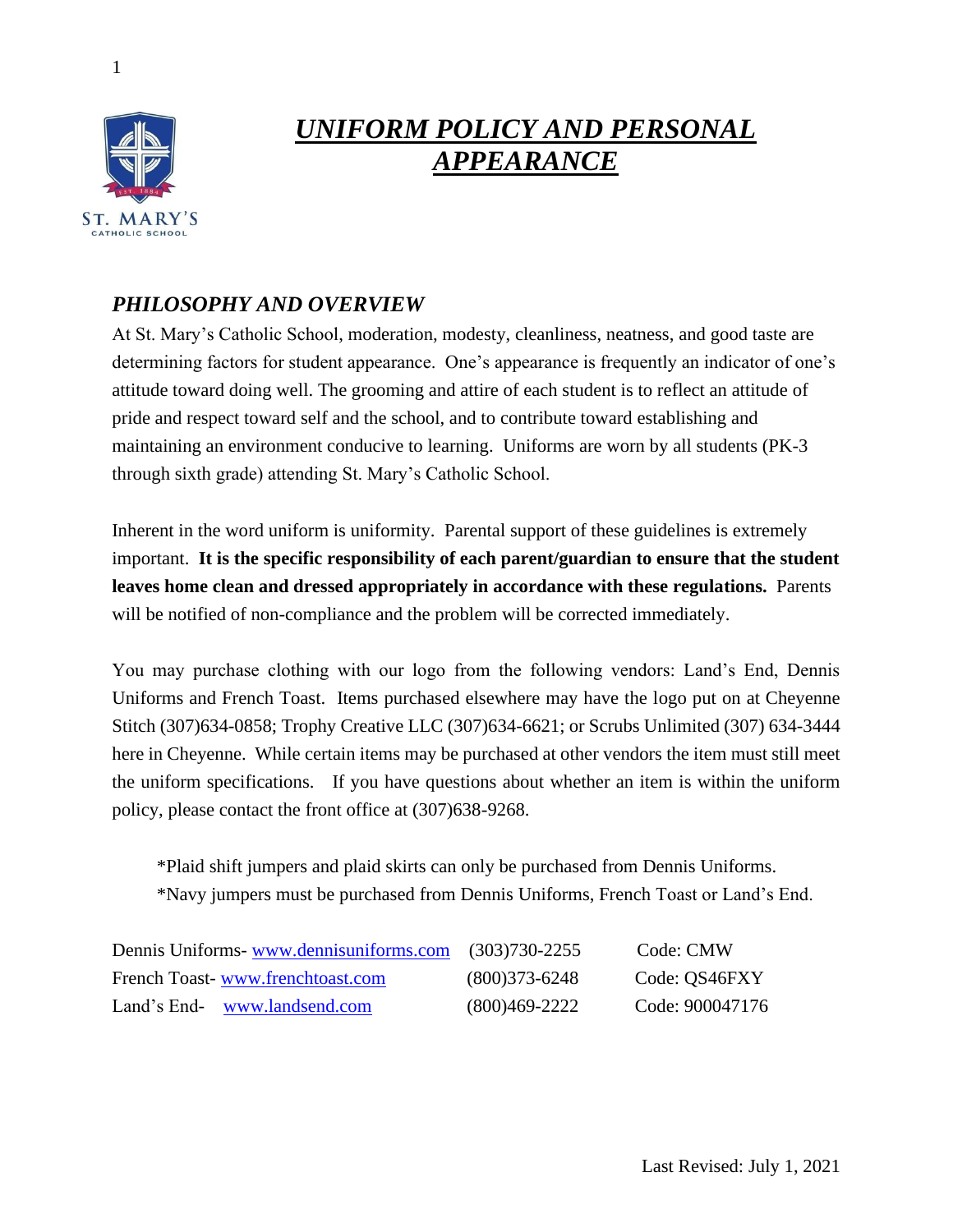## **ALL UNIFORM REGULATIONS AND GUIDELINES ARE SUBJECT TO THE DISCRETION OF THE ADMINISTRATION.**

**Final decision for any uniform policy violation, including hairstyle will be made at the discretion of the administration. Administration reserves the right to amend the uniform policy throughout the year should need arise.**

**Ties will be the responsibility of each family. However the school will have some new ties available to be purchased. If a student forgets a tie on Mass Day, the school will lend them one of our used ties. Failure to return the used tie after Mass, the family will be charged \$15.00. Used ties will not be available for sale, only new ties.**

#### **Uniform Policy Enforcement**

The uniform policy will be strictly enforced. The following consequences will be applied to uniform policy infractions.

#### **Missing/Incorrect Uniform Pieces/ Unauthorized Accessories Consequences**

- 1<sup>st</sup> Violation: A verbal warning will be given to the student.

- 2<sup>nd</sup> Violation: Student may lose privileges, a note may be sent home and/or student will call parent.

- 3<sup>rd</sup> Violation: Note will be sent home and/or student will lose privileges and student will call parent.

- 4<sup>th</sup> Violation: Student will lose privileges and parent may be required to bring correct uniform pieces to the school.

- Accessories – Students will be required to remove accessory and it may be confiscated.

- Additional Violations: Parent will be required to bring correct uniform pieces to the school. Other consequences will be applied as determined by the principal.

- The principal may make the determination of the consequence based on the age of the student.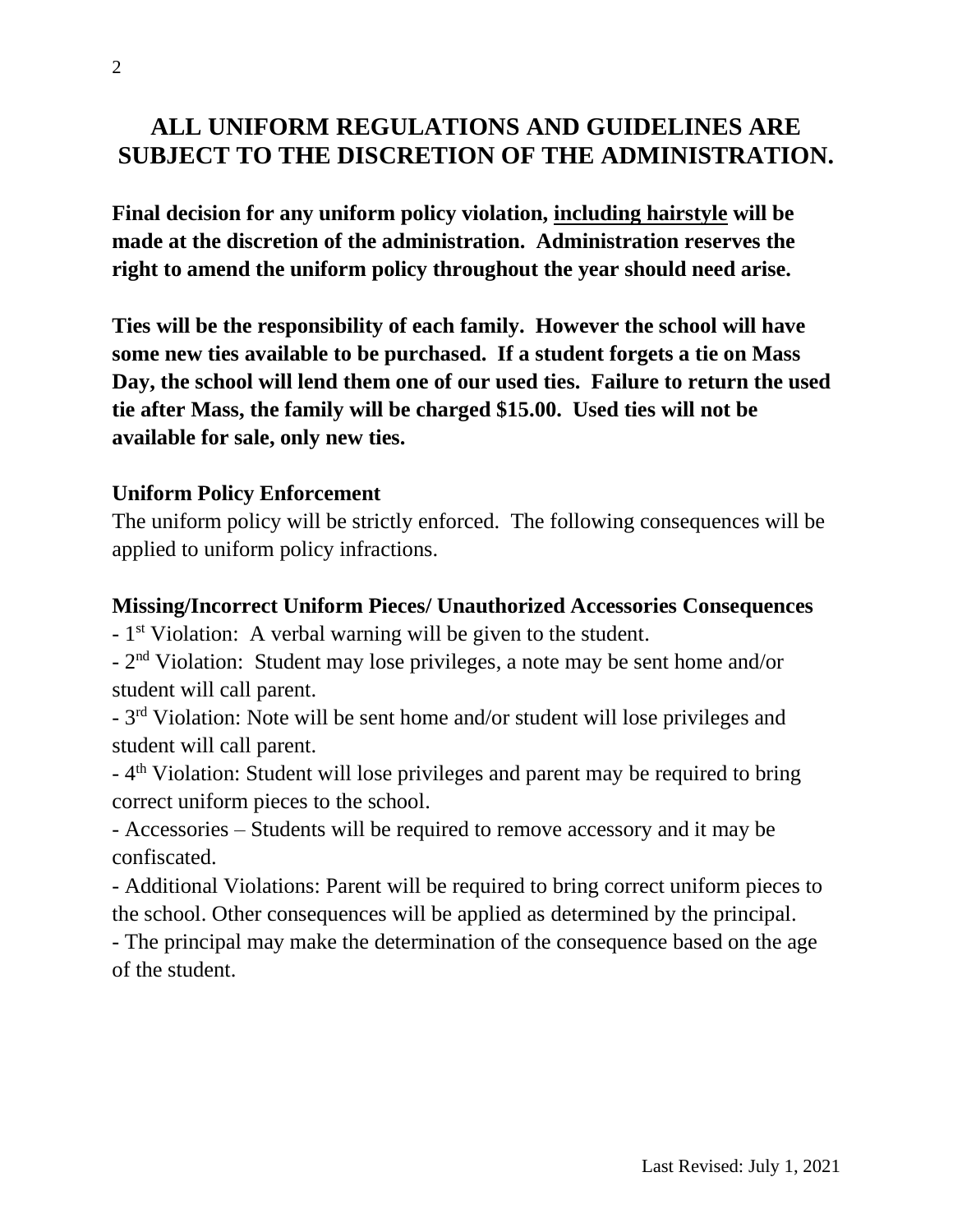## **Mass Uniform Policy Grades PK3 - 5**

## **Girls**

- Plaid shift jumper
	- o NOTE: **Solid black or navy blue bike shorts or tights must be worn underneath skirts/jumpers at all times.**
- White Peter Pan blouse
- Navy cross over tie (for Mass Only 2<sup>nd</sup> 5<sup>th</sup>) **Parents Provide may be purchased from the School**
- Socks or tights solid navy, black or white (Socks must be worn)
- Dress Shoes or Tennis Shoes solid black or white with laces, straps or **V**elcro – No slip-on shoes
- Uniform sweater (optional)
- Tennis Shoes for P.E. if on Mass Day

## **Boys**

- Navy pants
- White oxford shirt **with logo**
- Plaid tie (for Mass Only 2<sup>nd</sup> 5<sup>th</sup>) **Parents Provide may be purchased from the School**
- Socks solid navy, white, black, or brown (Socks must be worn)
- Belt black, navy or brown  $(2<sup>nd</sup> 5<sup>th</sup>)$
- Dress Shoes or Tennis Shoes solid black or white with laces, straps or Velcro – No slip-on shoes
- Uniform sweater (optional)
- Tennis Shoes for P.E. if on Mass Day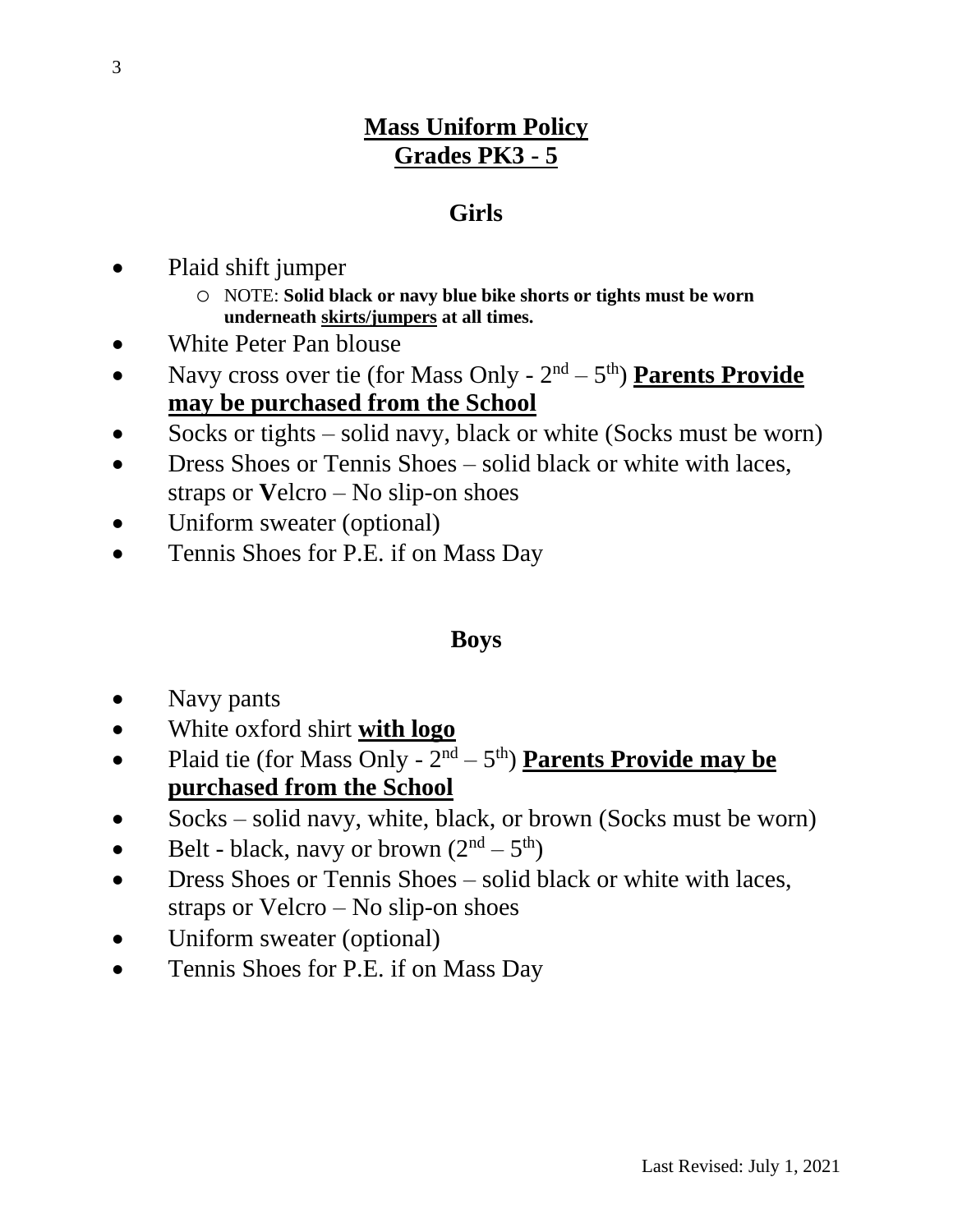## **Mass Uniform Policy Grade 6**

## **Girls**

- Plaid shift jumper or plaid skirt
	- o NOTE: **Solid black or navy blue bike shorts or tights must be worn underneath skirts/jumpers at all times.**
- White oxford shirt **with logo**
- Socks or tights solid navy, black or white (Socks must be worn)
- Dress Shoes or Tennis Shoes solid black or white with laces, straps or Velcro – No slip-on shoes
- Tie Navy cross over tie or boys tie red/blue stripe (for Mass Only) **Parents Provide may be purchased from the School**
- Uniform sweater (optional)
- Optional navy blazer\*
- Tennis Shoes for P.E. if on Mass Day

## **Boys**

- Khaki or Navy pants
- White oxford shirt **with logo**
- Tie Red/blue stripe (for Mass Only) **Parents Provide may be purchased from the school**
- Socks solid navy, white, black or brown (Socks must be worn)
- Belt black, navy, or brown
- Dress Shoes or Tennis Shoes– solid black or white with laces, straps or Velcro – No slip-on shoes
- Uniform sweater (optional)
- Optional navy blazer\*
- Tennis Shoes for P.E. if on Mass Day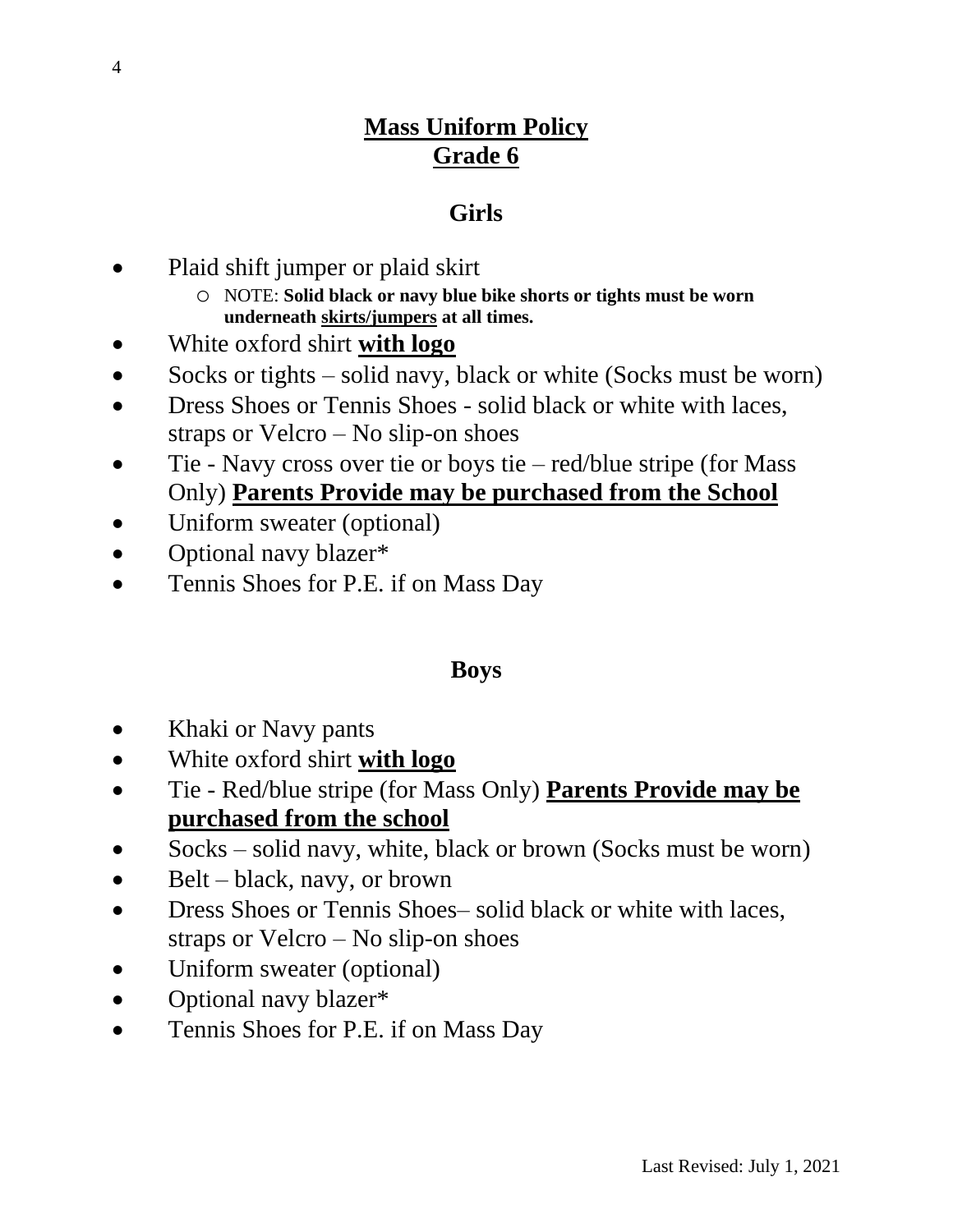# **Uniform Specifications**

# **Students must be in uniform in Extended Care. The only exceptions: dress down day or have been on a field trip.**

# **School logo is required on all shirts, blouses, turtleneck, and polos.**

## **Shirts, blouses, turtlenecks and polos must be tucked in always (1st – 6 th)**

**Shirts:**

- **Peter Pan Blouses** must be poplin or woven cotton (no knit), uniform style with no colored piping or added detail on collars – picot collars purchased from French Toast are acceptable. **(Logo optional for blouse when worn under jumper.)**
- **Polos** traditional knit or pique shirts, short or long sleeve, girls cuts okay, but no extra adornment.
- **Oxford Shirts:** traditional short or long sleeve woven cotton oxford shirts.
	- o Boy's collars must button down.
	- $\circ$  Girls may wear  $\frac{3}{4}$  sleeves.
- **Turtlenecks –** traditional fold down neck style or mock turtlenecks
- **NOTE:** Undergarments should not be visible in any manner, including through the over garments.
- **NOTE:** Only solid white undershirts are to be worn under uniform shirts (may be visible through the over garments).
- **NOTE:** Shirts that are no longer white or that have faded logos must be replaced.

#### **Sweaters/Vests**: **May only be purchased from select vendors in specific styles and colors.**

Styles: Pullover, cardigan, or sweater vest

Colors: Navy or red

**NOTE: Sweaters/Vests will have the St. Mary's logo on the left breast. This may be done through the vendor or locally at Trophy Creative LLC, Cheyenne Stitch or Scrubs Unlimited.**

**Sweatshirts, Fleece Jackets, Fleece Vests, and Hoodies** are acceptable for **outside and recess only**. These items do not need to have the St. Mary's logo.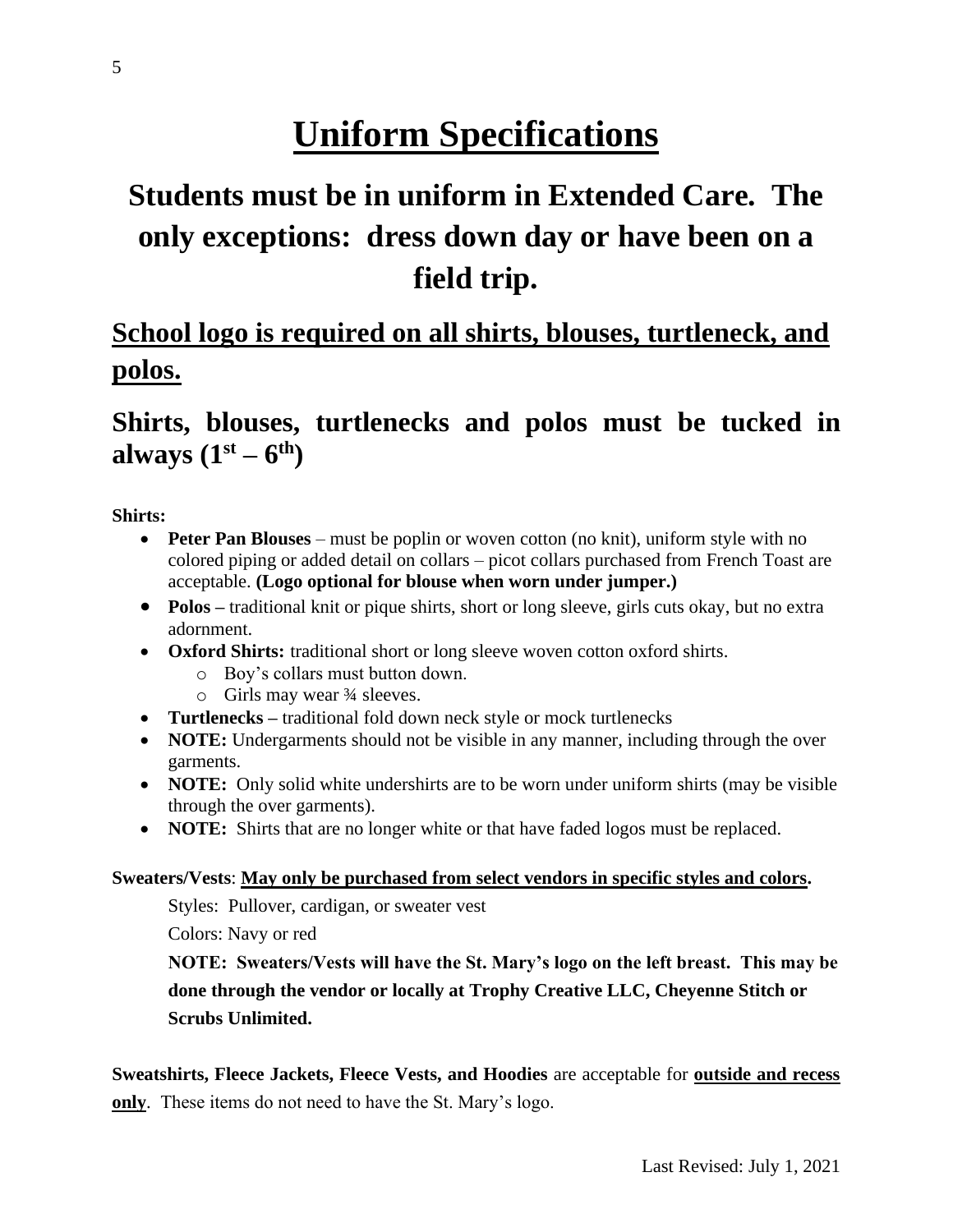#### **Pants, Shorts, Jumpers, Skirts, Skorts:**

- **PK3 5 Pants/Shorts** Navy blue twill or "chino" style full length pants (to ankle) or knee length walking shorts with/without elastic waist (no cargo pockets, capris, flared leg, bootleg, knit or stretch pants, or low rise style) **NOTE: Belt required for 2nd – 5th grade.**
- **6 th Grade: Pants/Shorts:** Navy blue or khaki twill or "chino" style full length pants (to ankle) or knee length walking shorts, flat or pleated front, with belt loops (no cargo pockets, capris, flared leg, bootleg, knit or stretch pants, or low rise style) **Belt required.**
- **PK3 -6 Jumpers/Skorts/Skirts May only be purchased from select vendors and only certain styles**. Length must be no shorter than 2.5 inches (approx. the width of a dollar bill) above the top of the knee cap. Skirts are to be worn at the waist and are not to be rolled to shorten length. NOTE: **Solid black or navy blue bike shorts or tights must be worn underneath skirts/jumpers at all times.**

#### **Shoes must be worn at all times.**

#### **Dress Shoes – Tennis Shoes**:

• SOLID black or white with laces, straps, or Velcro. No slip-on shoes.

#### **No "heelys" or shoes with rollers may be worn to school even if the roller is removed.**

**NOTE:** Shoes that are a health or safety hazard are not acceptable. No heels over 1 inch; no sandals, clogs, clunky heals, flip-flops, crocs, open toes, open heels, boots or shoes that convert into roller skates.

**NOTE:** Snow boots are required when snow is on the sidewalks and playgrounds. They will be taken off prior to entering the carpeted areas of the classrooms.

#### **Socks: Appropriate socks must be worn at all times.**

- Girls: solid colors of navy, white, or black socks/tights. (Socks must be worn.)
- Boys: solid colors of navy, white, black, or brown socks. (Socks must be worn.)

#### **Hair:**

- Hair will not be dyed an unnatural color. No faddish hair styles (i.e. mohawk).
- Boys: hair trimmed neatly above the uniform shirt collar, over the ears and above the eyebrows.

#### **Belt: 2nd grade and up**

• Black, navy or brown belt is required

#### **Accessories:**

• **Watches:** One (1) gold, silver, or black watch with a gold, silver, black, or brown band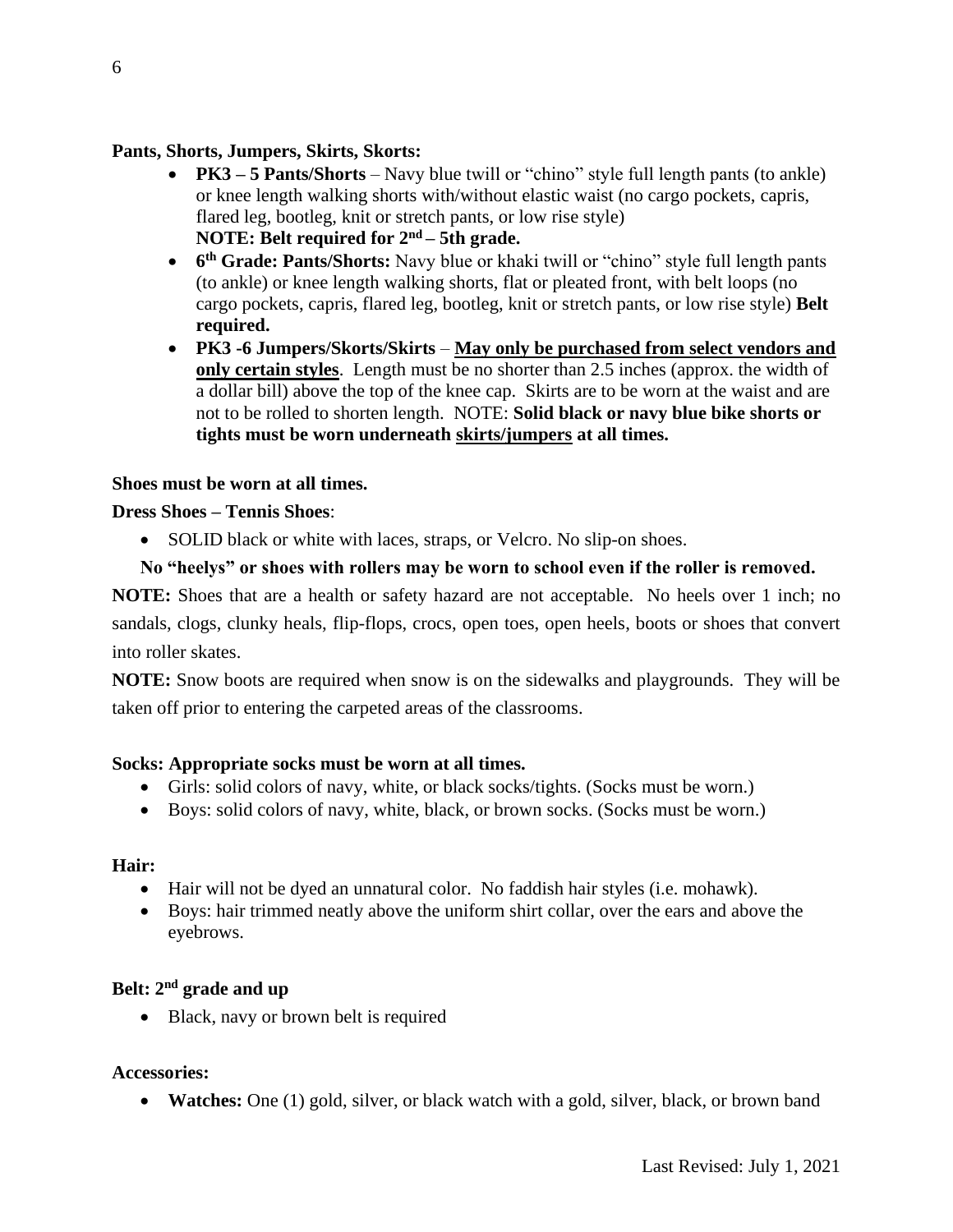less than one inch wide may be worn.

- **Necklace:** One religious pendant or cross may be worn. Additionally, Medical Alert identification may be worn.
- **Bracelet:** One gold/silver bracelet less than  $\frac{1}{2}$  inch may be worn. Additionally, Medical Alert identification may be worn.
- **Glasses:** Prescription glasses in a conventional style or contact lenses**.**
- **Girls' Hair Accessories:** Marymount plaid, navy, red, black, brown, tortoise, silver and gold barrettes. Marymount plaid, navy, red, black, or brown, bows, headbands and scrunchies **(HEADBANDS** will be no more than 1 inch in width) - must coordinate with uniform. **NOTE:** No excessively ornate hair accessories as determined by the administration.
- **Girls' Earrings:** One pair of stud earrings worn by female students only must be gem stone studs, pearl, silver ball, or gold ball or gold/silver cross flat to the ear. **NOTE:** No hoop or dangling earrings.

### **Required Student Appearance**

#### **Acceptable**

- Club uniforms may be worn on meeting days. If the meeting day is a Mass day, club uniforms may be worn after Mass.
- Athletic shirts may be worn on game days. If game day is a Mass day, athletic shirts may be worn after Mass.

#### **Unacceptable**

- Tattered, torn, frayed, ripped, baggy, sagging or soiled clothing
- Clothes that are too small for the student skin tight clothes
- Hair which is dyed an unnatural color (i.e.: pink or green) or which covers the eyes
- Extreme or distracting hairstyles for example: punk, mohawk, shaved initials or designs
- Artificial hair braids/hair pieces
- Tattoos or artificial skin markings, including markers or ink
- Colored nail polish or artificial nails
- Ankle bracelets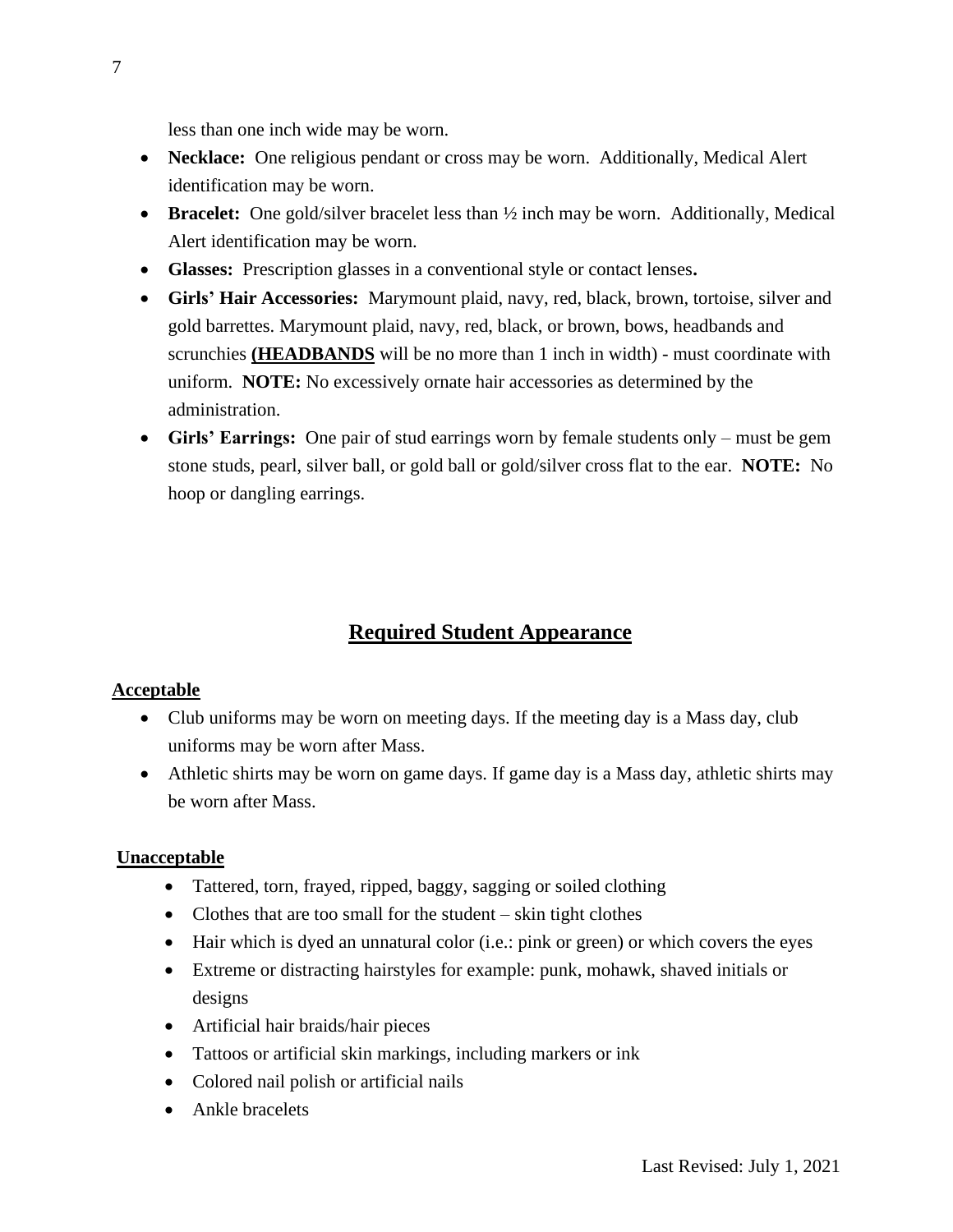- Make up including eyeliner, eye shadow, lip liner, lipstick, colored lip gloss, blush and mascara
- Hats, sweatbands, and sunglasses worn inside the school building
- Shirts with logos wearing off

#### **Athletics**

• Students may wear their school jerseys uniforms on game days. All other garments and accessories must comply with the dress code.

#### **Field Trip Uniform**

• Field Trip Uniform Days will be announced throughout the school year. Students may wear **blue jean pants** with a **uniform shirt or a class shirt**. The unacceptable requirements will be in effect for Field Trip Uniform Days. **NOTE: Tattered, torn, ripped, frayed, baggy, sagging or soiled jeans are not acceptable.**

#### **Dress Down Days**

• Students may wear non-uniform clothing. Clothing will be clean neat and in good repair. Skirts and shorts will meet the same length requirement as the uniform skirts and shorts. T-shirts will not have any inappropriate pictures or text. Administration will make the final determination of acceptable vs. unacceptable appearance.

# **Dress Down Day Guidelines**

#### **Students may wear:**

- jeans **no tattered, torn, frayed, ripped, baggy, sagging or soiled**
- tennis shoes
- shorts no shorter than 2.5 inches above the knee
- skirts no shorter than 2.5 inches above the knee
- skorts no shorter than 2.5 inches above the knee
- sweatshirts
- nail polish
- jewelry
- dresses
- slacks